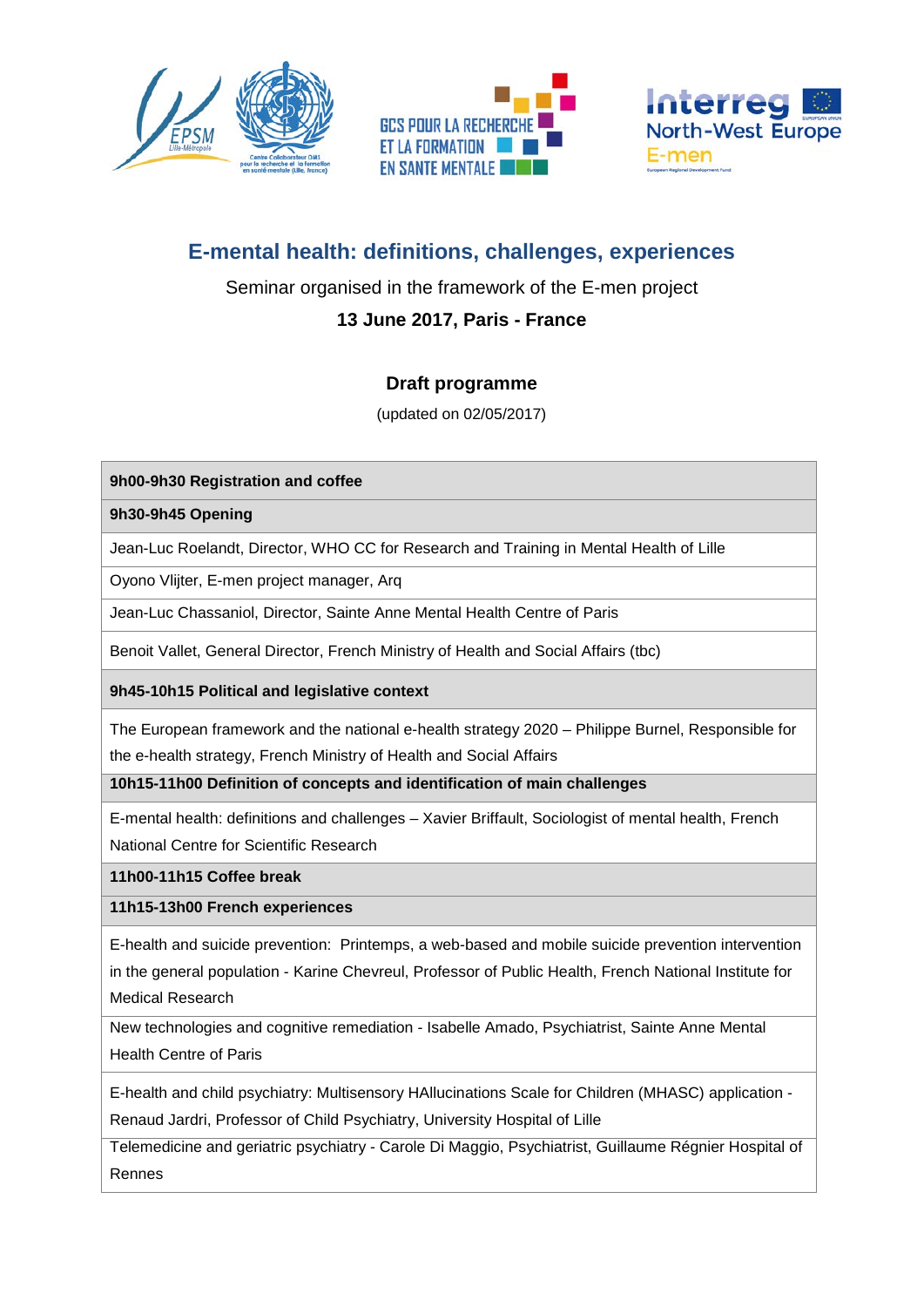





Mental health education and destigmatization through web tools - Christophe Debien, Psychiatrist, University Hospital of Lille & Geoffrey Marcaggi, Psychiatrist, Montéran Hospital

*Q&A*

**13h00-14h00 Lunch** 

**14h00-15h00 Ethical and anthropological issues**

Anthropological impacts of ICT interventions - Jacques-François Marchandise, Professor, Collège des Bernardins

Ethical issues in e-mental health – Andrew P. Rebera, Ethics consultant and researcher, Research Group on Law, Science, Technology & Society (LSTS), Vrije Universiteit Brussel, Belgium

**15h00-16h00 European experiences**

Serious games to help with anxiety and low mood: Pesky gNATS - Handaxe CIC NGO, Ireland

Self-management of anxiety & e-health: SAM App - Senior Lecturer, Paul Matthews, Department of Computer Science & Creative Technologies, University of West England, UK

Screening PTSD through ICT tools: SAM - Bart Schrieken, Interapy, The Netherlands

*Q&A*

**16h00-16h15 Conclusions**

**16h15-17h00 Networking & drinks**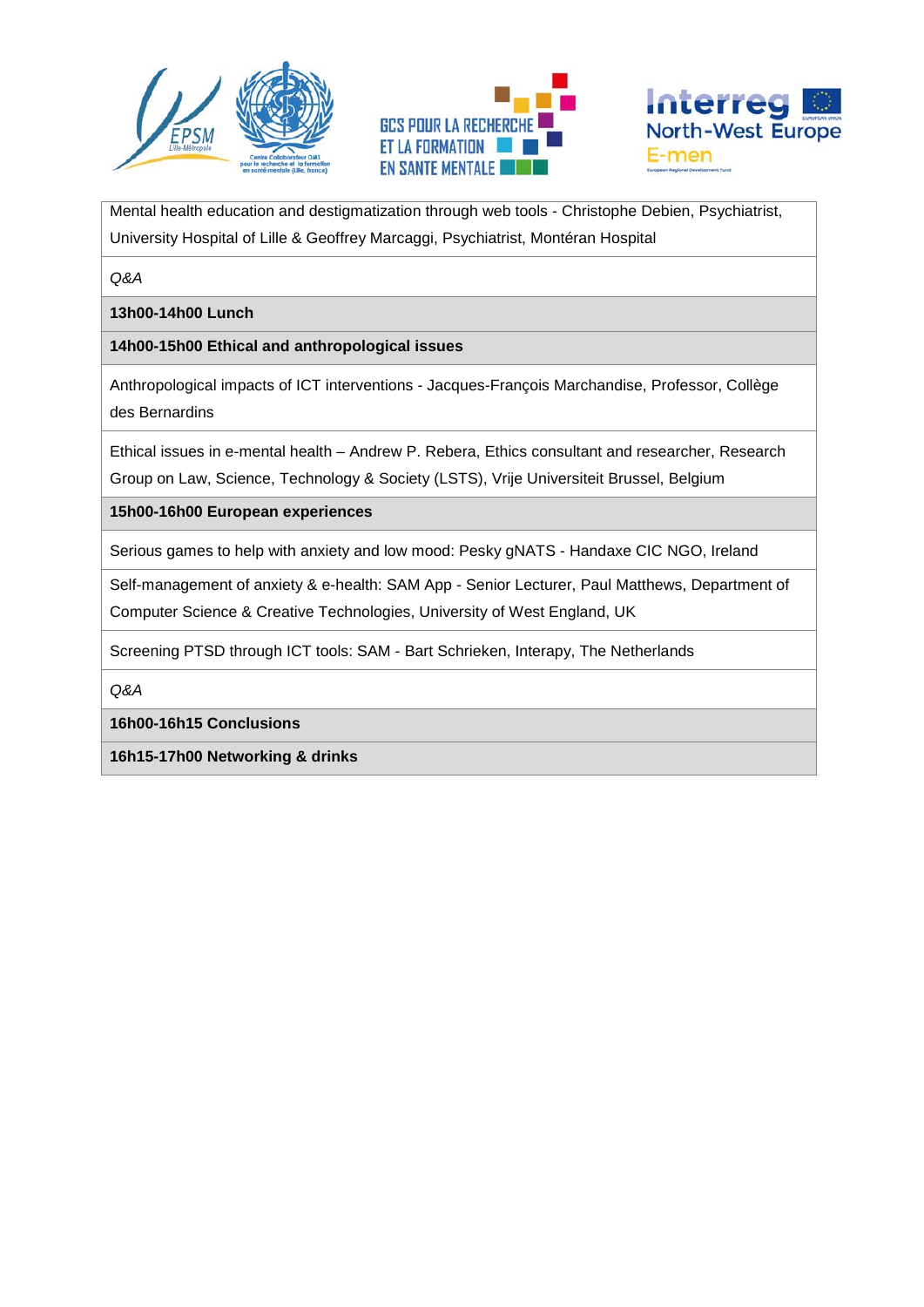







# **E-santé mentale:** un projet européen

#### **e-mental health innovation and transnational implementation platform North West Europe (eMEN)**

Each year almost 165 million, or 38%, of people in the EU experience a mental health condition such as depression or anxiety. Mental ill health presents a huge and growing economic and social burden for society, accounting for 20% of the disease burden.

Innovative and high-quality e-mental health plays an important role in tackling this societal challenge. However, due to specific challenges, there are large regional differences with regard to the use of e-mental health products, for prevention and treatment.

The average use across the Netherlands, France, Germany, UK, Belgium and Ireland is now 8%, which is low compared to other healthcare sectors. Unmet needs are also high, with an EU average of 6.8%. At the end of the project, the average use of e-mental health products will have increased by 8%, to 15%. This directly contributes to the region's economic performance and innovation capacity: reducing healthcare costs, better care and access to prevention and treatment and increased growth of eHealth SMEs.

In order to realise this change, a first-of-its-kind, EU-wide platform for e-mental health innovation and implementation has been formed by private and public partners in North West Europe. Project partners are key stakeholders in the field of e-mental health and have a broad EU network.

[www.nweurope.eu/emen](http://www.nweurope.eu/emen)

[www.ccomssantementalelillefrance.org/?q=presentation-0](http://www.ccomssantementalelillefrance.org/?q=presentation-0)

[www.recherche-sante-mentale.fr](http://www.recherche-sante-mentale.fr/)

| [@WHOCCLille](https://twitter.com/WHOCCLille) | [www.facebook.com/CCOMSLille](http://www.facebook.com/CCOMSLille) |